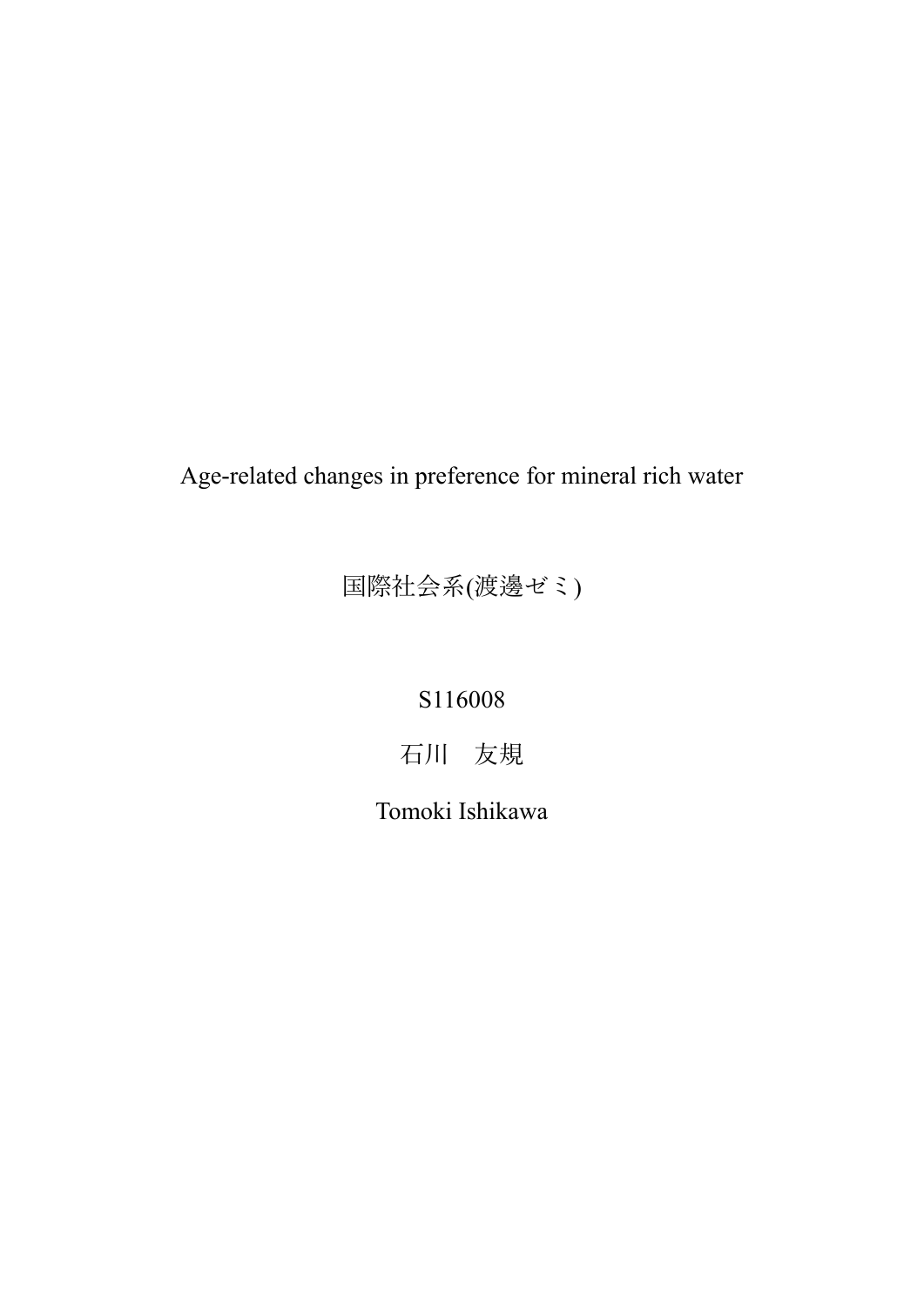# **Abstract**

#### **Age-related changes in preference for mineral rich water**

**Aim** The purpose of the present study is to investigate whether the preference for mineral rich water changes by aging. **Methods** Eleven Japanese older adults and eleven Japanese young adults drank three kinds of water with different mineral contents (at normal temperature) twice and expressed the degree of preference from 1 to 100 and impression for each mineral water. **Results** Among older adults, the degree of preference for mineral very rich water was significantly lower than for mineral rich water and Japanese mineral water ( $p < 0.05$ ), but there were no significant differences for mineral rich water and Japanese mineral water ( $p > 0.05$ ). Among young adults, the degree of preference for mineral very rich water was significantly lower than for mineral rich water and Japanese water and that for mineral rich water was lower than for Japanese mineral water (p < 0.05). **Conclusion** These results suggest that older adults tend to like mineral rich water and young adults tend to prefer Japanese mineral water to mineral rich water.

## 加齢によるミネラル豊富な水に対する嗜好性の変化

目的:ミネラルが豊富な飲料水に対する評価が加齢によって変化することを検証することを目的とした。 方法: 日本の高齢者と若齢者の人それぞれ11人に常温の3種類のミネラルウォーターを二回ずつ飲用 させ、それらの味に対する評価(1 から 100)と印象を質問紙によって調査した。結果: 高齢者では、ミ ネラルが非常に豊富な飲料水に対する評価は、ミネラルが豊富な飲料水と日本の飲料水よりも有意に低 かったが (p < 0.05)、ミネラルが豊富な飲料水と日本の飲料水では有意な差は見られなかった (P > 0.05)。 若齢者では、ミネラルが非常に豊富な飲料水に対する評価はミネラルが豊富な飲料水と日本の飲料水よ りも有意に低く、ミネラルが豊富な飲料水の評価は日本の飲料水よりも有意に低くなった(p < 0.05)。結 論: これらの結果は、高齢者の人はミネラルが豊富な飲料水を好む傾向にあり、若齢者の人はミネラルが 豊富な飲料水よりも日本の飲料水を好む傾向にある。

#### **Edad-relacionada cambia en la preferencia pare el agua mineral rica**

Objectivo El propósito del presente estudio es investigar si la preferencia por el agua mineral rica. Métodos once adultos mayores japóneses y once adultos jóvenes japóneses bebieron tres aguas minerales (temperatura normal) dos veses y expresaron el grado de preferencia de 1 a 100 y la impresión cada aguas minerales. Resultados Entre los adultos mayores, el grado de prefrencia por el agua mineral muy rica fue significativamente menor que para el agua mineral rica y el agua mineral japonesa( $p < 0.05$ ), pero no hubo diferencias significativas para el agua mineral rica y el agua mineral japonesa(p > 0.05). Entre los adultos jóvenes, el grado de preferencia por el agua mineral muy rica fue significativamente menor que para el agua mineral rica y el agua mineral japonesa y para el agua mineral rica fue significativamente menor que para el agua mineral japonesa(p < 0.05). Conclusión Estos resultados sugieren que muchos adultos mayores les gusta el agua mineral rica y muchos adultos jóvenes tienden a preferir el agua mineral Japonesa al agua mineral rica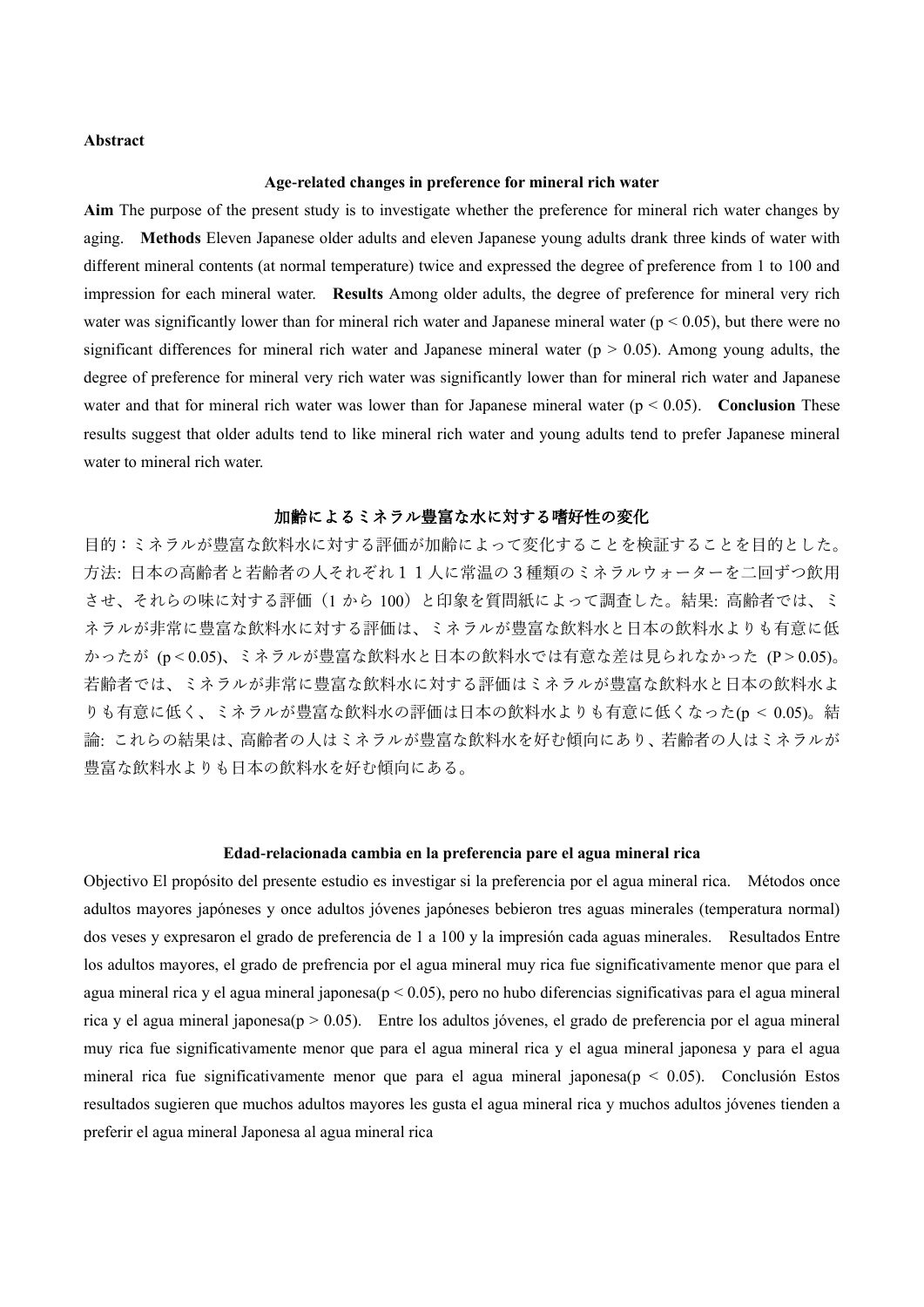### **Introduction**

It is well known that calcium and magnesium are essential for human body (Kožíšek,2003). Over 99% of total body calcium is found in bones and teeth, where it functions as key structural element. The remaining body calcium plays a key role in metabolism, serving as a signal for vital physiology processes, including vascular contraction, blood clotting, muscle contraction and nerve transmission. Inadequate intake of calcium increases risk of osteoporosis, nephrolithiasis, colorectal cancer, hypertension and stroke, coronary artery disease insulin resistance and obesity. Most of these disorders have treatments, but not cures (WHO, 2011). Magnesium is the fourth most abundant cation in the body and the second most abundant cation in intracellular fluid. It is a cofactor for some 350 cellular enzymes, many of which are involved in energy metabolism. It is also involved in protein and nucleic acid synthesis and is needed for normal vascular tone and insulin sensitivity. Inadequate intake of magnesium is associated with endothelial dysfunction, increased vascular reaction, elevated circulating levels of C-reaction protein and decreased insulin sensitivity. Low magnesium status has been implicated in hypertension, coronary heart disease, type 2 diabetes mellitus and metabolic syndrome (WHO, 2011).

According to the statistics of ministry of health, Labor and Welfare, many Japanese people are inadequate intake of calcium and magnesium. There is about 150mg lack of calcium and about 100mg lack of magnesium on a day (ministry of health, Labor and Welfare, 2018). This is a problem that we need to solve to live healthier.

In many countries, it's the custom to drink mineral rich water. For example, Berlin's water contains about 11.0mg calcium and 1.4mg per 100ml (Berlinar Wasserbetriebe, 2015). On the other hand, Tokyo's Water contains about 2.3mg Calcium and 0.5mg magnesium per 100ml (Bureau of Waterworks Tokyo Metropolitan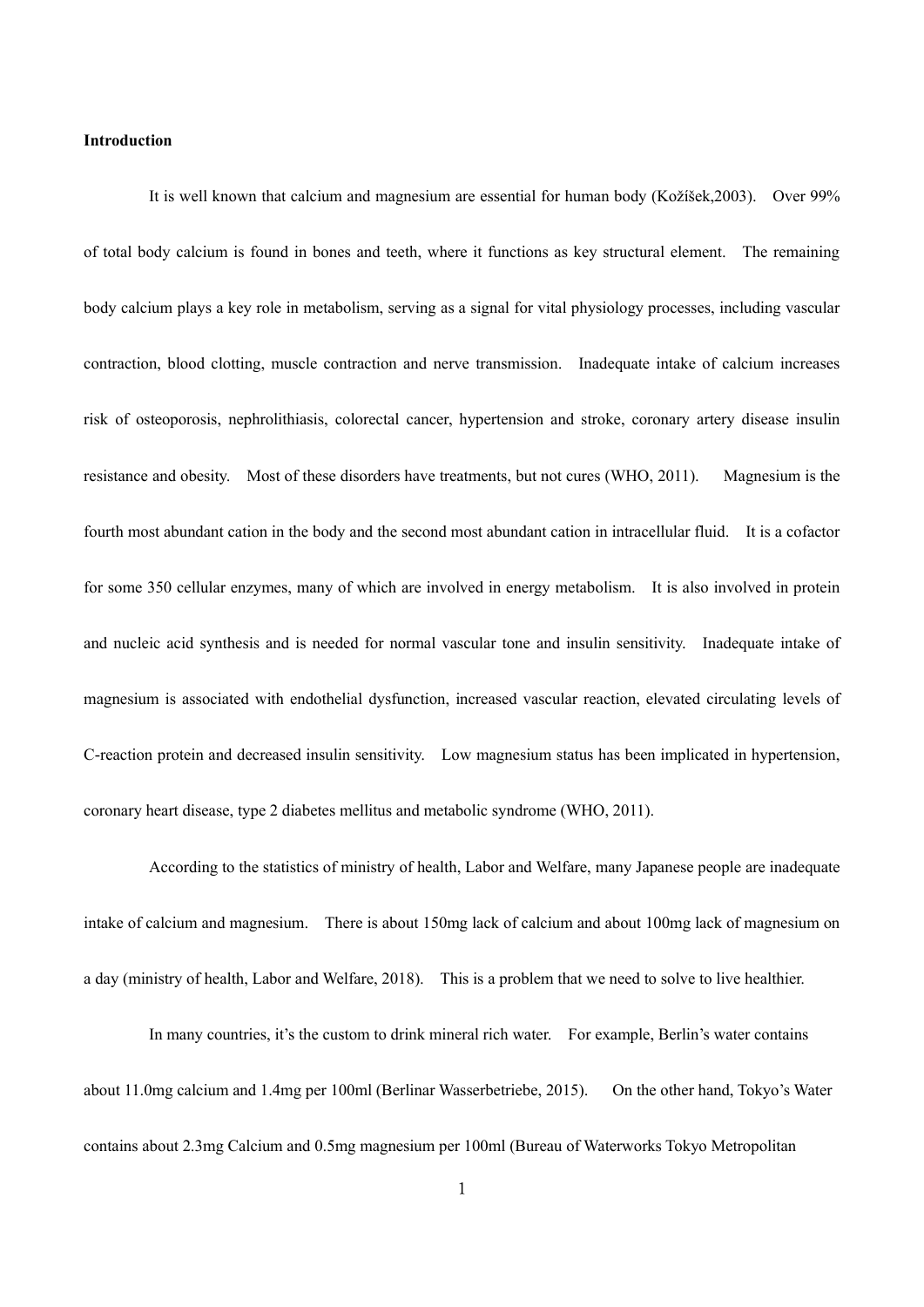Government, 2019). In Japan, domestic mineral water tends to have less minerals than imported mineral water (ministry of health, Labor & Welfare, 2018). It is well known that domestic water is related to a country's topography and stratum (Esumi & Ohara, 1999). However, Japanese recently can easily reach mineral rich water in supermarket. Drinking mineral rich water is one of good way to increase calcium and magnesium intake because it is said that mineral rich water may important supplementary contribution to total calcium and magnesium intake (Galan, et al., 2002; Kožíšek, 2003).

Calcium chloride, magnesium chloride and magnesium sulfate were characterized by bitter taste (Lawless, et al., 2003). There is a possibility that many Japanese people doesn't favor a bitterness of mineral rich water, because Domestic mineral water have less minerals and bitterness (Esumi & Ohara, 1999). However, loss of the sense of taste with aging is well known (Toffanello, 2013). Thus, Japanese older adults may not dislike mineral rich water because of aged-related changes in sense of taste. If older adults have lower sensibility to bitterness of mineral water and they like mineral rich water, drinking it may be one of the strategies to increase calcium and magnesium intake in older adults.

The objective of this study is to investigate whether the preference for mineral rich water changes by aging. Loss in taste perception as well as distortions of gustatory function occur with greater frequency in older individuals (Schiffman, 2009). Therefore, I hypothesized that 1) older adults tend to like both Japanese mineral water and mineral rich water because it's hard to feel bitterness. 2) young adults tend to prefer Japanese mineral water to mineral rich water because they feel bitterness.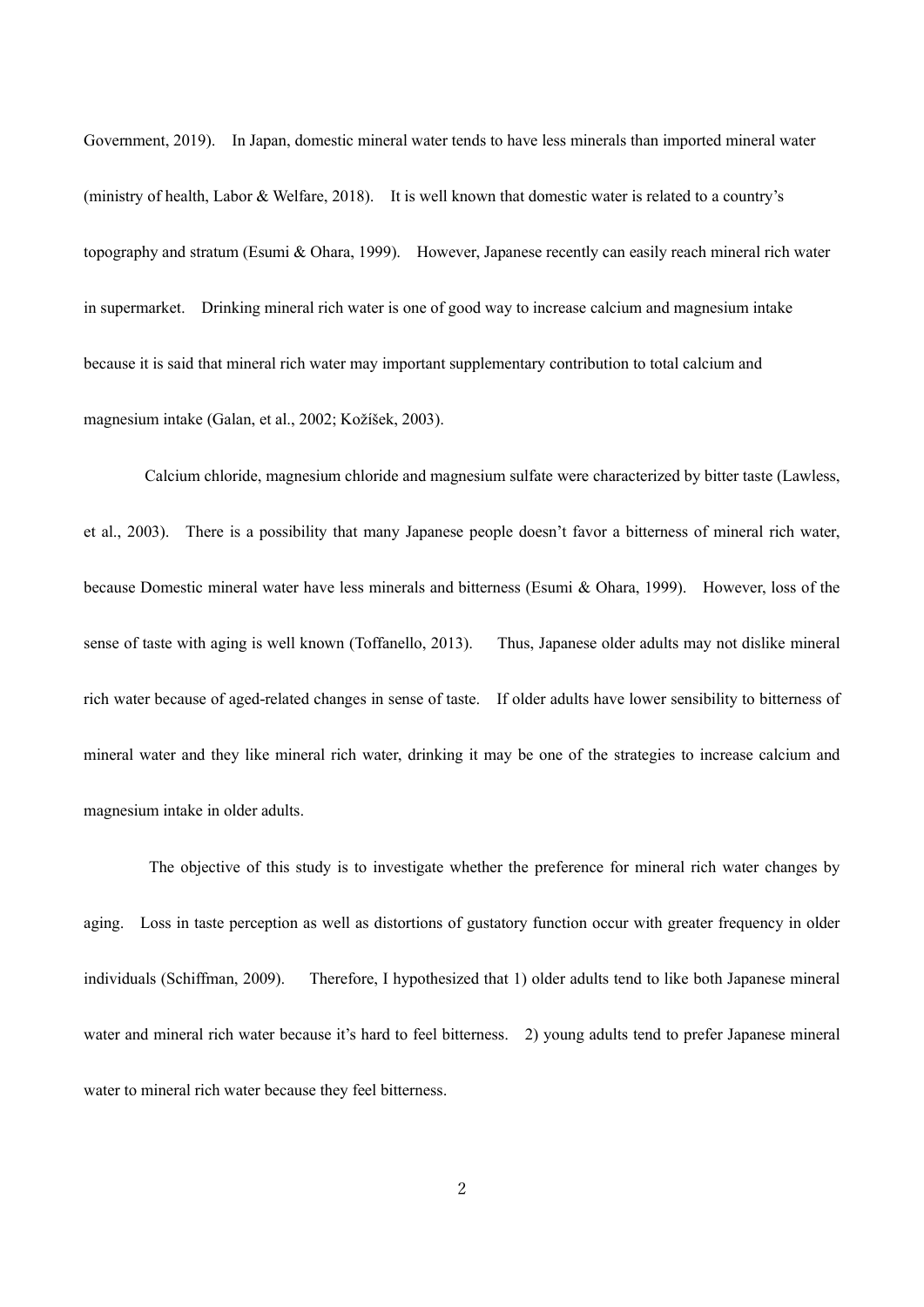# **Materials and Methods**

#### *Participants*

Eleven Japanese older adults (age: 79.0  $\pm$  5.6 years) and eleven Japanese young adults(age: 21.5  $\pm$ 1.0 years) participated in this study. Experiment was conducted a few hours after meal to avoid any effect from it. All subject gave written informed consent for the study after receiving detailed explanation of the purpose, potential benefits and risks associated with participation. The major cause of hypermagnesemia is renal insufficiency associated with a significantly decreased ability to excrete magnesium. Increased intake of magnesium salts may cause a temporary adaptable change in bowel habits, but seldom causes hypermagnesemia in persons with normal kidney function (WHO,2011). They were healthy with no history of kidney disease. *Study design*

This study was conducted about 30 min in the laboratory of Chukyo university. Participants drank three kinds of water with different mineral contents twice per one kind of water (total: 6 times). After drinking each water, they expressed the degree of preference and impression for each mineral water. Three kind of water was offered randomly and the order changed between first trial and second trial. They drank 30ml at one time (total: 180ml). There were at least 3-minute intervals to avoid any effect from other mineral water.

# *Mineral water*

This study used three kinds of mineral water with different mineral contents. We selected Japanese mineral water (I LOHAS, Coca-Cola Japan Ltd., Tokyo, Japan), mineral rich water (Evian, Danone Japan Ltd., Tokyo, Japan) and Mineral very rich water (Contrex, Nestle Japan Ltd., Hyogo, Japan) that are able to buy in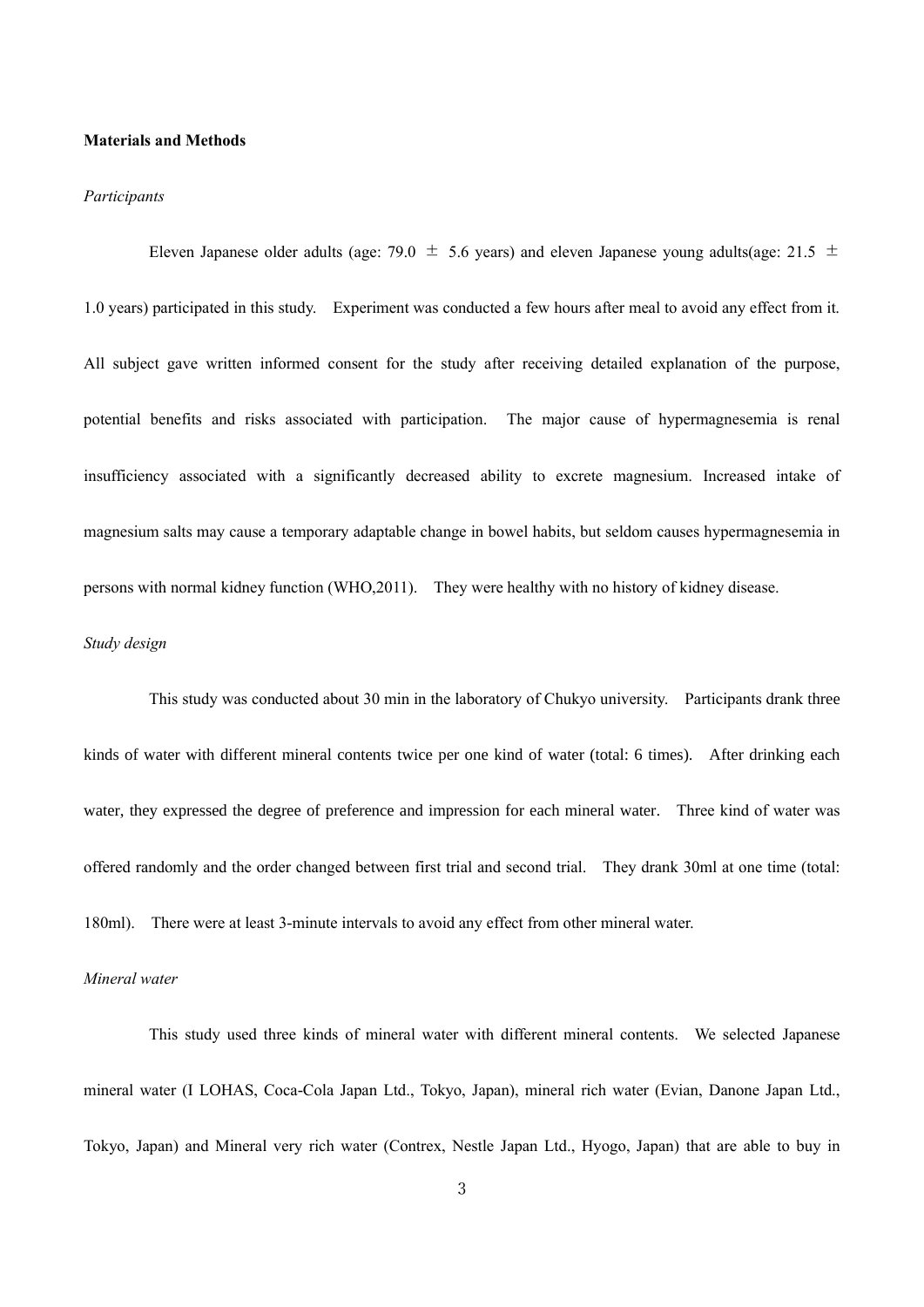general Japanese supermarket. Detailed mineral contents are shown in Table1.

#### *Measurement*

The degree of preference for each mineral water was measured by visual analog scale (VAS). Subjects marked the degree of preference for each mineral water on the 100mm line. A range of score is from 0-100 (Figure 1). 0 means dislike and 100 means really like. Also, subjects wrote the impression for each mineral water. (Figure 1)

#### *Statistics*

Each result is given as the mean and Standard deviation*.* The non-parametric analysis was used in this study. The degree of preference for each mineral water was confirmed using Friedman test. When there was a significant effect of types of water, degree of preference was compared between different types of mineral water by using Wilcoxon test. The level of statistical significance was set at  $p < 0.05$ . Statistical analyses were performed using SPSS software (version 15.0; SPSS, Tokyo, Japan).

#### **Results**

Among older adults and young adults, there were no significant differences between first trial and second trial.

Among older adults, the degree of preference for mineral very rich water was significantly lower than for Japanese mineral water and mineral rich water,  $(p < 0.05)$  but there were no significant differences between Japanese mineral water and mineral rich water ( $p > 0.05$ ) (Figure 2). Same results were observed in second trial.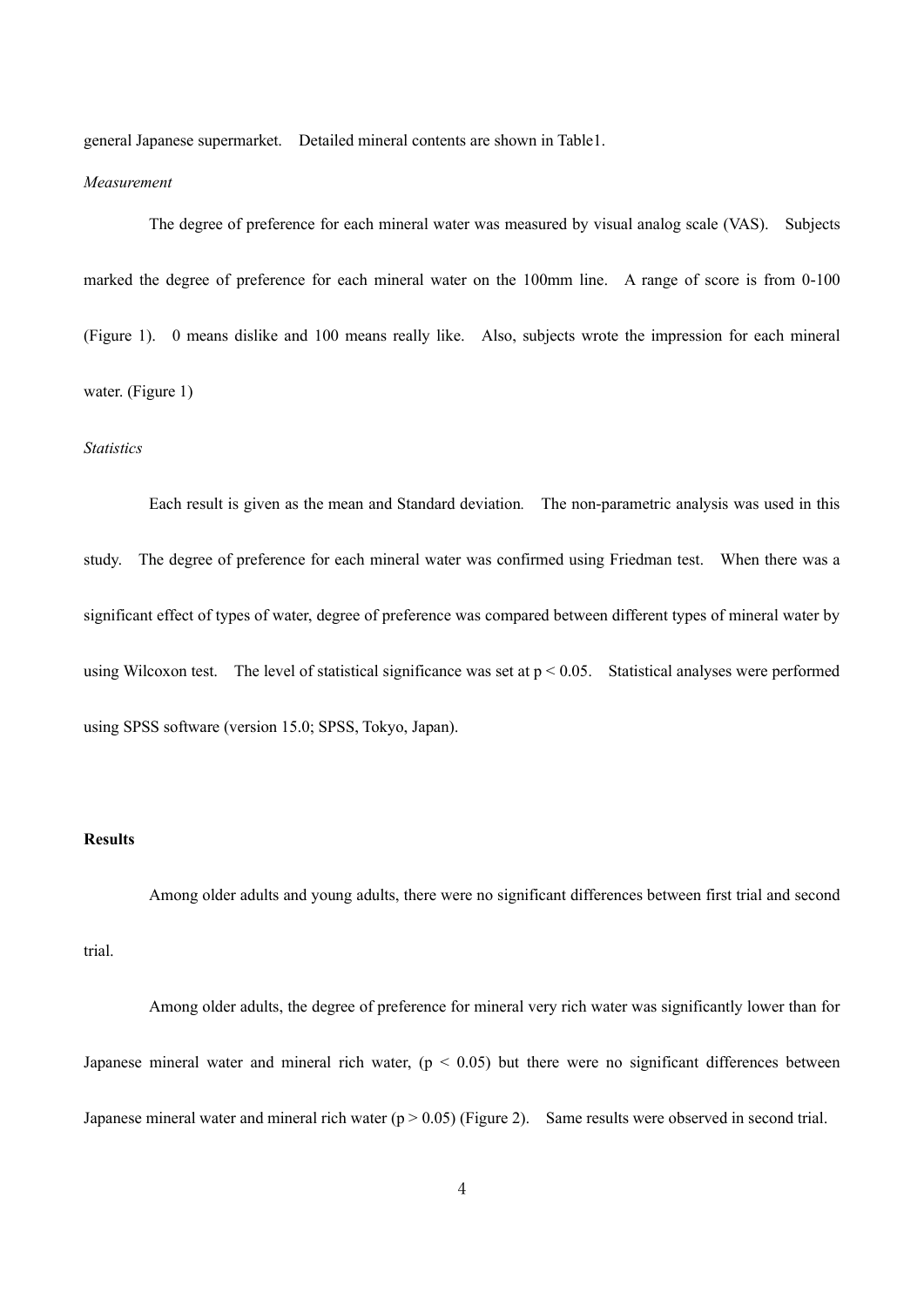|    | <b>I LOHAS</b> | Evian  | Contrex |
|----|----------------|--------|---------|
| Ca | 0.95mg         | 8.00mg | 46.80mg |
| Mg | 0.30mg         | 2.60mg | 7.45mg  |

Table 1 | Ca, Mg contents of three mineral water (per 100ml)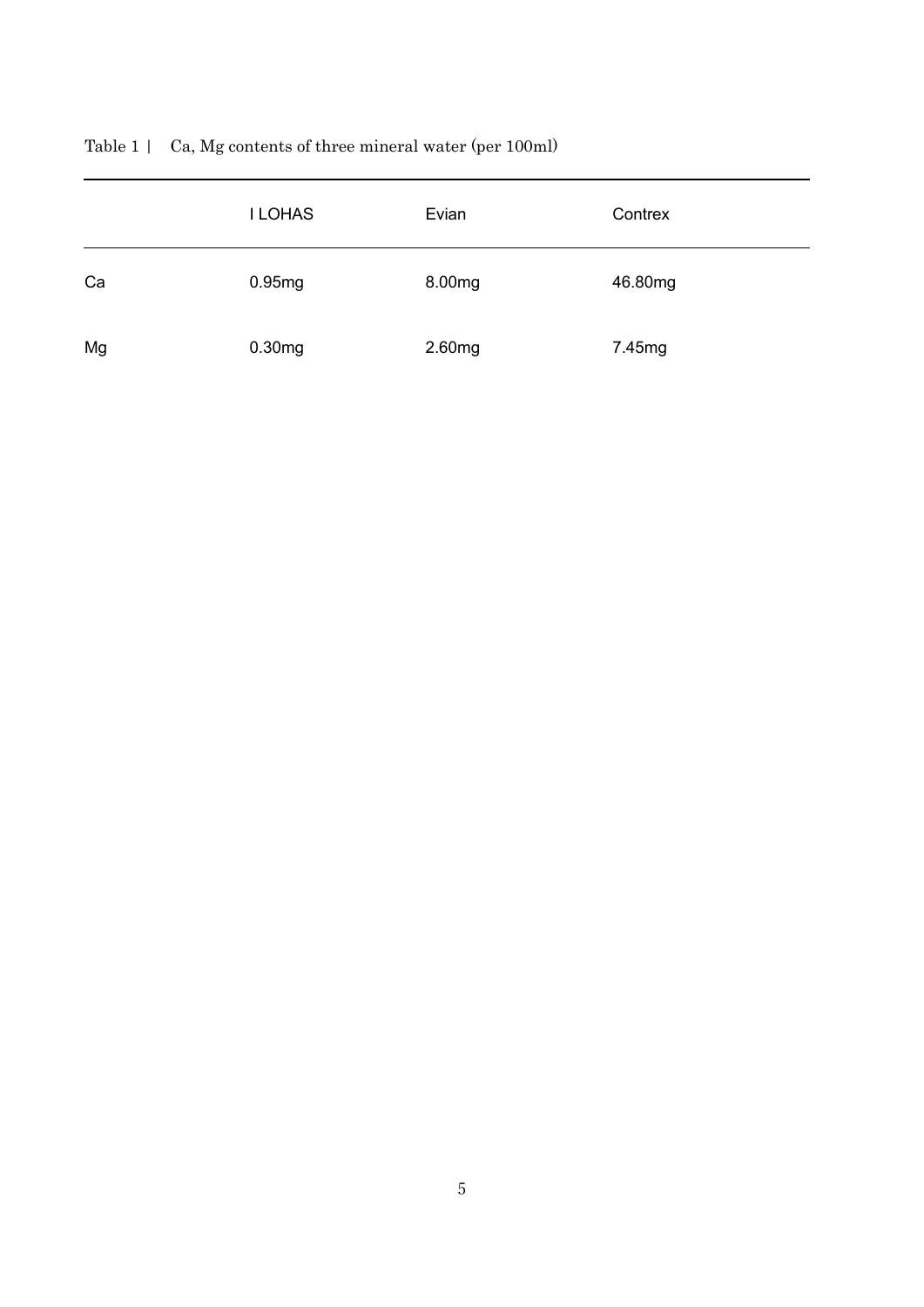| 0         |          |
|-----------|----------|
| 嫌い        | 10<br>好き |
| (dislike) | (like)   |

 $\exists \times \vee \vdash$  (impression):

Fig. 1 Visual analogue scale for measure the degree of preference.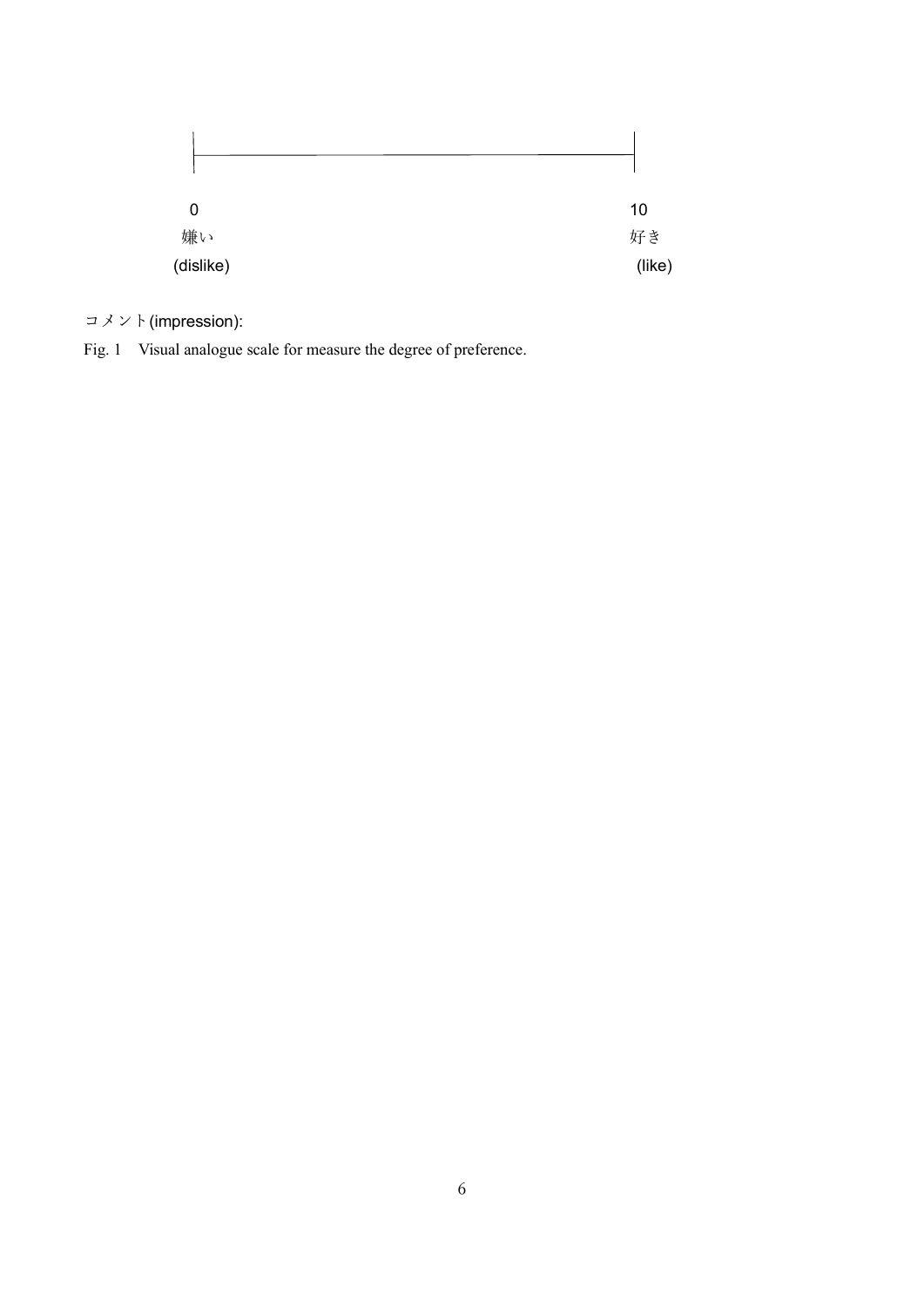

Fig. 2 The degree of preference for each mineral water among older adults (Frist trial). \*p < 0.05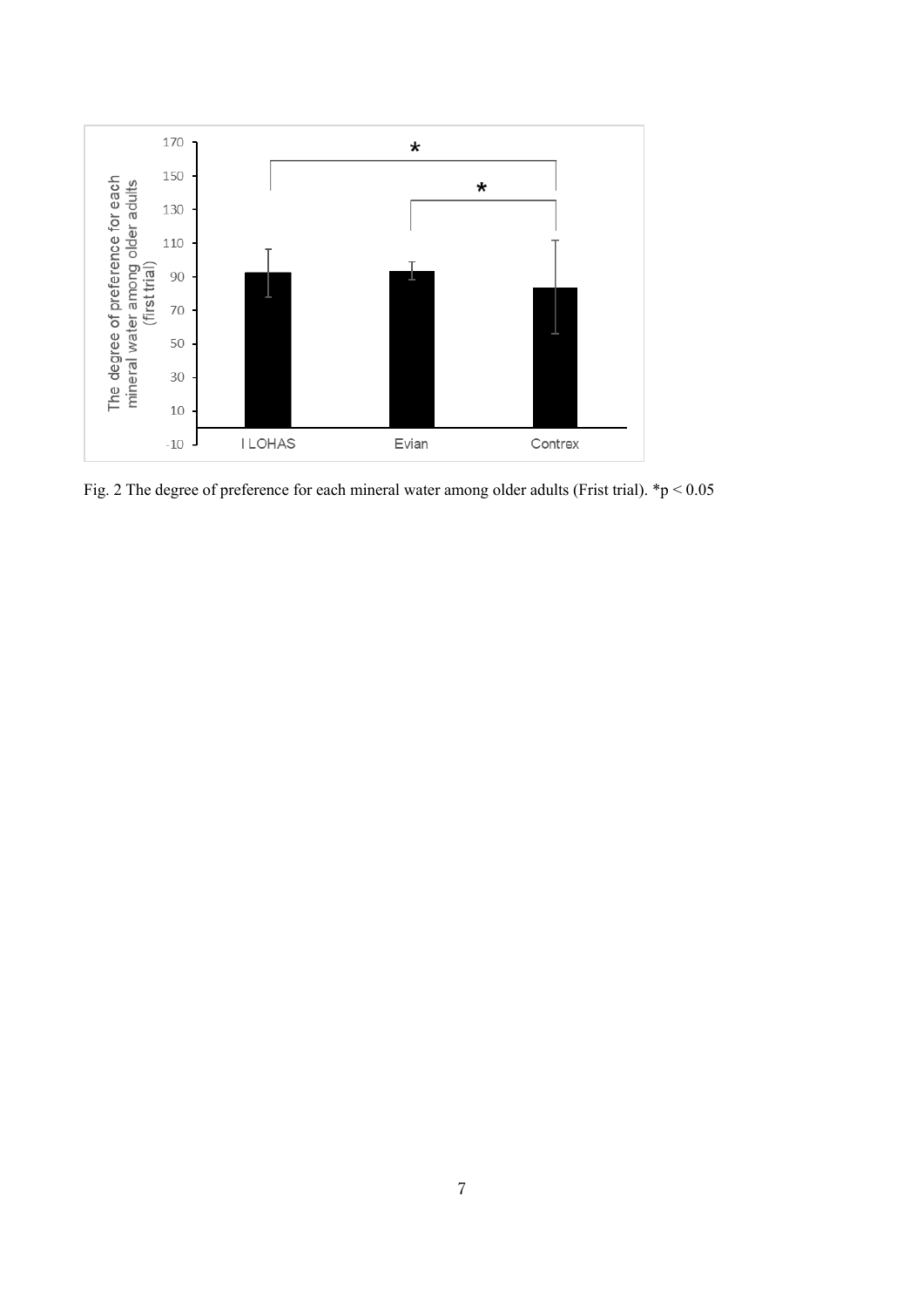The degree of preference for all mineral water was high.

 Among young adults, the degree of preference for mineral very rich water was significantly lower than for mineral rich water and Japanese water and that for mineral rich water was lower than for Japanese mineral water (p  $< 0.05$ ) (Figure 3). There were no significant differences between first trial and second trial (p  $> 0.05$ ) (Figure 3).

# **Discussion**

We investigated whether the preference for mineral rich water changes by aging. The findings of present study were that in older adults the degree of preference for mineral very rich water was significant lower than for mineral rich water and Japanese mineral water ( $p < 0.05$ ), but there were no significantly differences for mineral rich water and Japanese mineral water ( $p > 0.05$ ) and the degree of preference for all mineral water was high (Figure 2). These results support the hypothesis 1 that many older adults tend to like both Japanese mineral water and mineral rich water. The findings of present study about young adults were the degree of preference for mineral very rich water was significantly lower than for mineral rich water and Japanese water and that for mineral rich water was lower than for Japanese mineral water ( $p < 0.05$ ) (Figure 3). These results support the hypothesis 2 that many young adults tend to prefer to Japanese mineral water to mineral rich water.

As shown in the present study (Figure 2, 3), the degree of preference for Japanese mineral water was high both older adults and young adults. According to their impression for Japanese mineral water, they felt tasty and clean (supplementary date). These results are reasonable since Japanese mineral water have less mineral and bitterness (Esumi & Ohara, 1999), and they are accustomed to drinking it. Thus, we suggest that Japanese older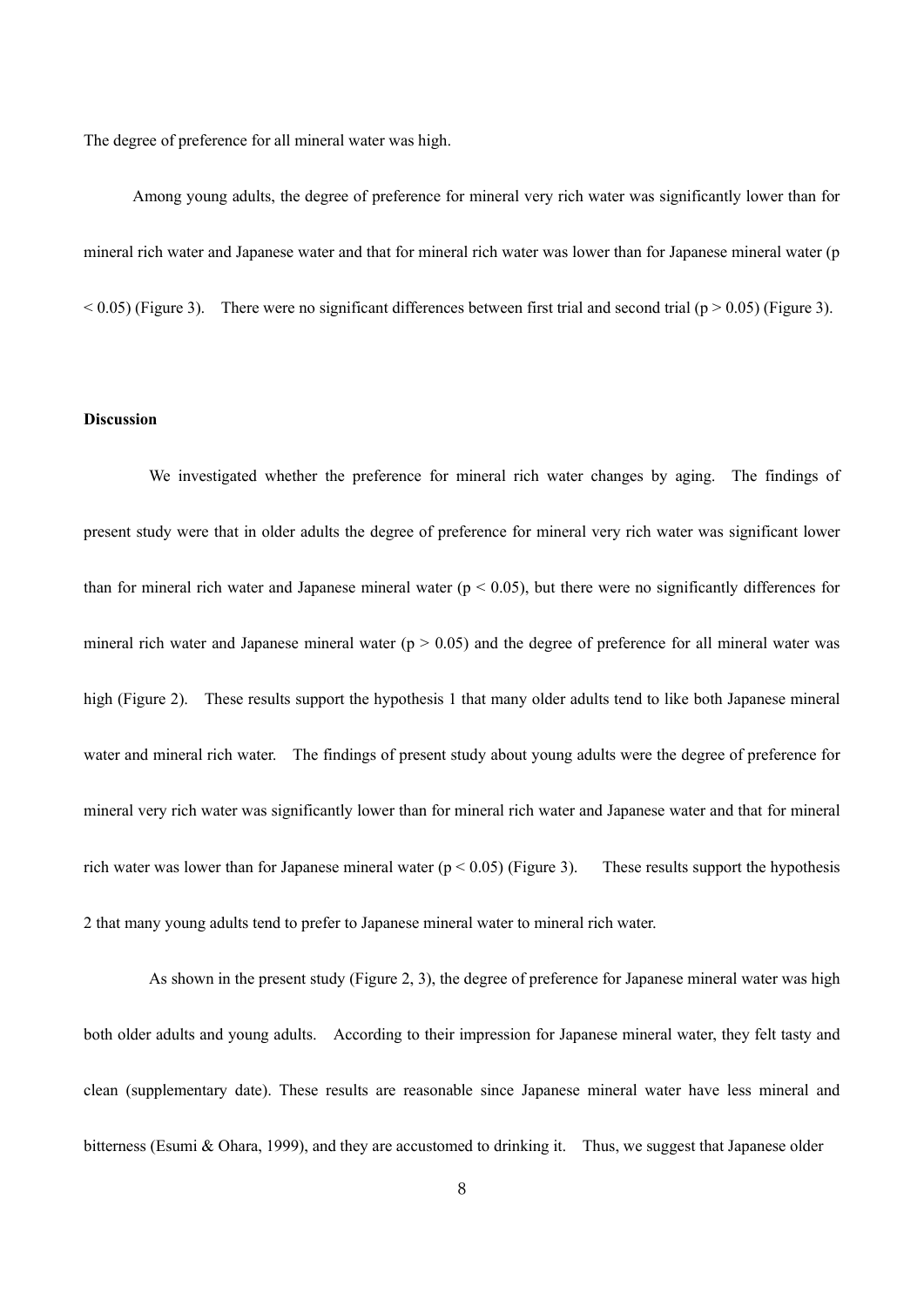

Fig. 3 The degree of preference for each mineral water among young adults (first trial). \*P < 0.05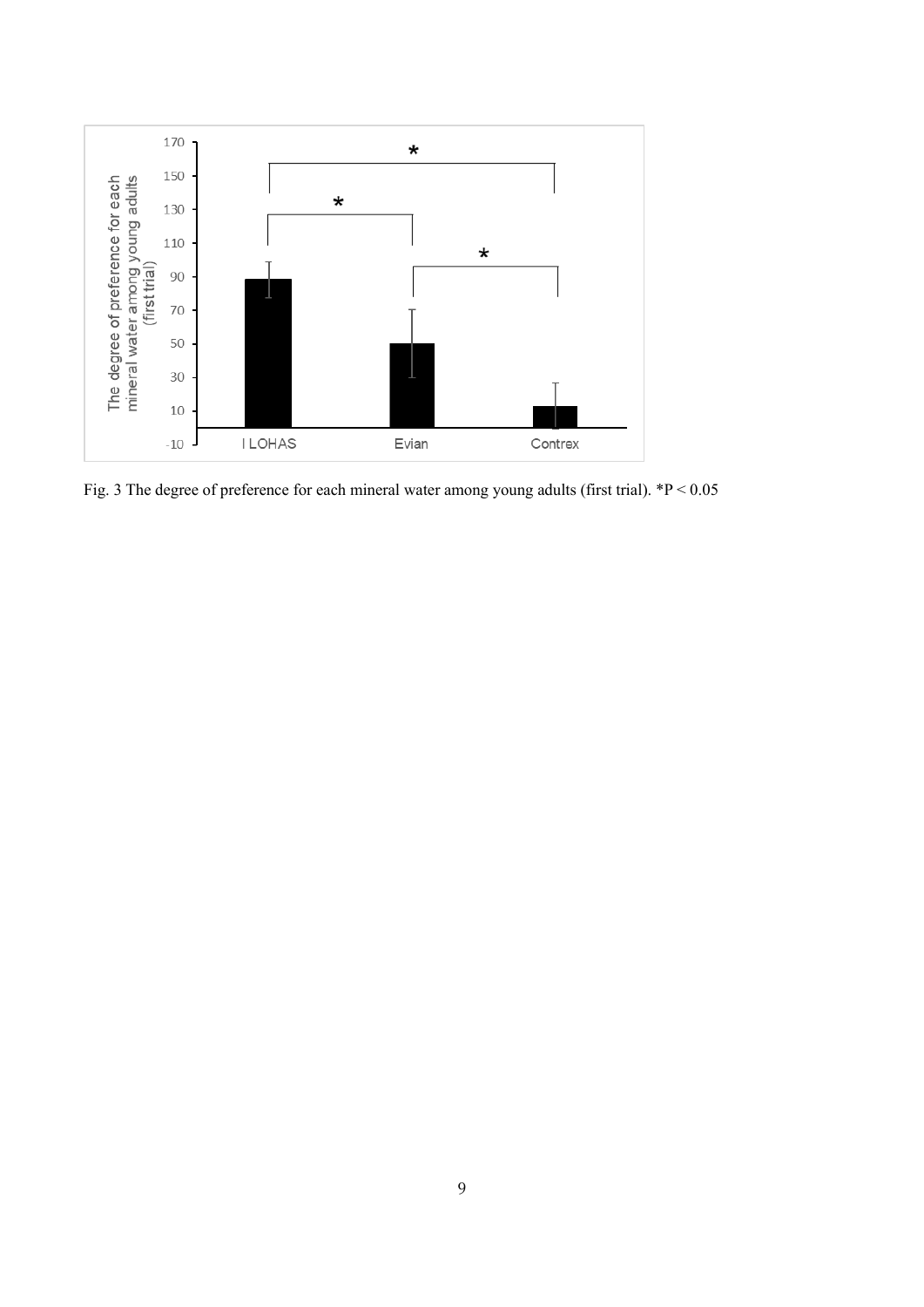adults and young adults prefer Japanese mineral water.

The degree of preference for mineral rich water was as high as Japanese mineral water among older adults (Figure 2). According to their impression for mineral rich water, they feel tasty (supplementary date). However, it was significantly lower than Japanese mineral water among young adults ( $p < 0.05$ ) (Figure 3). We estimated that this is related to loss of the sense of taste with aging (Toffanello, 2003). According to their impression for mineral rich water, they feel unique taste and prefer Japanese mineral water to mineral rich water. This could be due to bitterness of Calcium chloride, magnesium chloride and magnesium sulfate (Lawless, et al., 2003). Thus, our results suggest that Japanese older adults like mineral rich water as much as Japanese mineral water, but Japanese young adults prefer Japanese mineral water to mineral rich water.

The degree of preference for mineral very rich water was significantly lower than for Japanese mineral water and mineral rich water among older adults ( $p < 0.05$ ) (Figure 2). However, it was high even if it was lower than for other two mineral water. According to their impression for mineral very rich water, many of them don't feel bitterness and discomfort, but there were also subjects who feel bitterness. On the other hand, it was significantly lower than for mineral rich water among young adults ( $p < 0.05$ ) (Figure 3). According to their impression for mineral very rich water, they feel strong bitterness. From these results, we consider that bitterness increases in proportion to the amount of mineral.

In the present study, we selected three kinds of mineral water with different mineral contents. Berlin's water has more calcium and magnesium than Japanese mineral water, but has less calcium and magnesium than mineral water and mineral very rich water. Thus, we consider that older adults like Berlin's water because they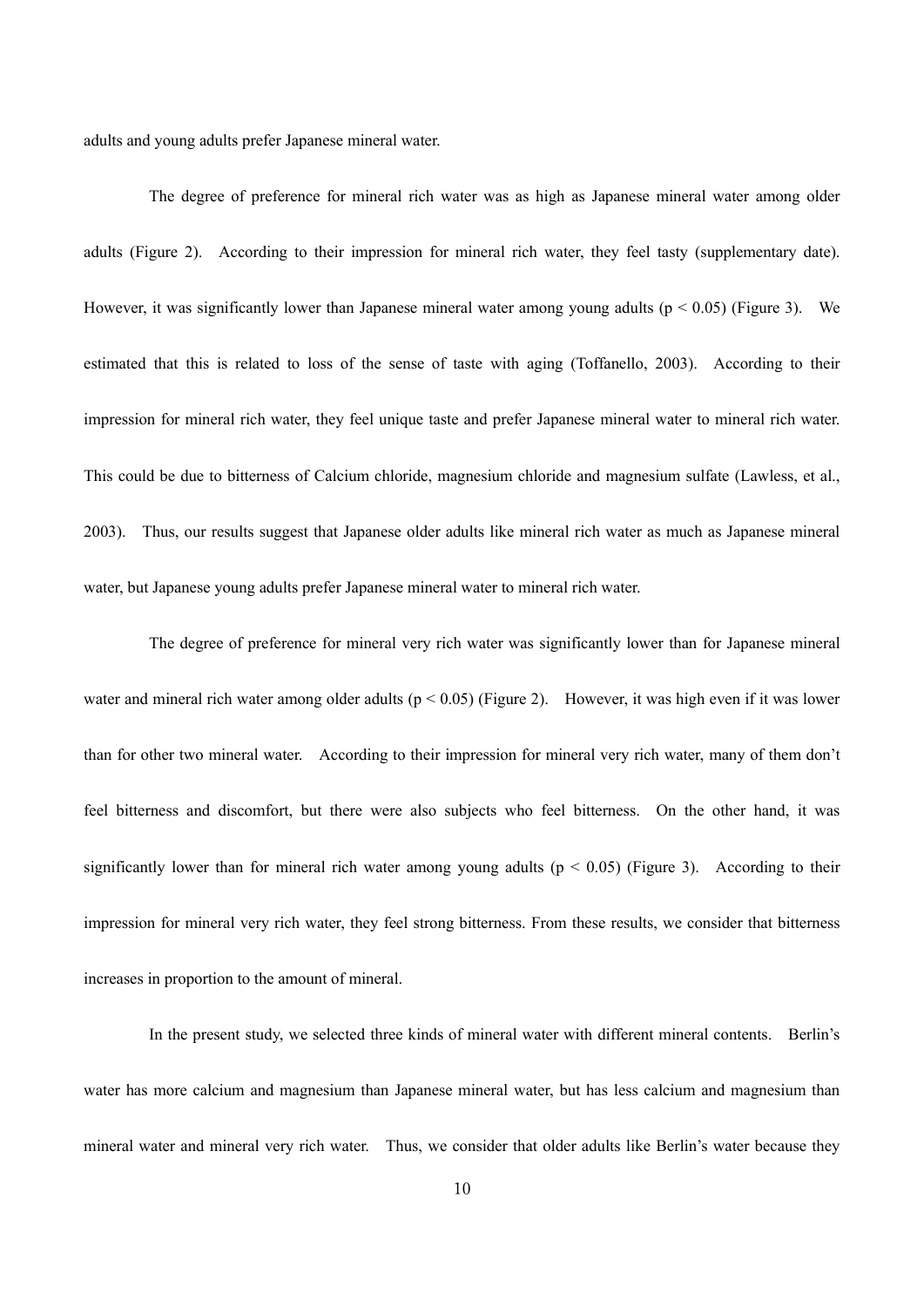like mineral rich water.

We used three mineral water at normal temperature in the present study. However, a study reported that temperature has a strong influence on how we taste (Talavera, 2007). In addition to it, it is well known that loss of the sense of taste with aging (Toffanello, 2003), but it is not yet clear how old the taste loss is. In the future studies, we need to investigate whether the preference for mineral water changes by temperature and how old will it change.

The present study has demonstrated that older adults (age: 79.0  $\pm$  5.6 years) tend to like mineral rich water because it's hard to feel bitterness. On the other hands, young people (age:  $21.5 \pm 1.0$  years) tend to prefer to Japanese mineral water to mineral rich water because they feel bitterness of mineral rich water. These results suggest that many older adults can drink deliciously mineral rich water in daily life. Drinking mineral rich water would be good way to live healthier as many older adults because it can increase calcium and magnesium intake.

# **References**

ED Toffanello, EM IneLmen, A Imoscopi, E Perissinotto, A coin, F Miotto, LM Donini, D cucinotta, M Manzato and G sergi. (2013). Taste loss in hospitalized multimorbid elderly subject. Clinical Interventions in Aging, 167-174.

František Kožíšek, M.D., Ph.D. (2003). Health significance of drinking water calcium and magnesium. National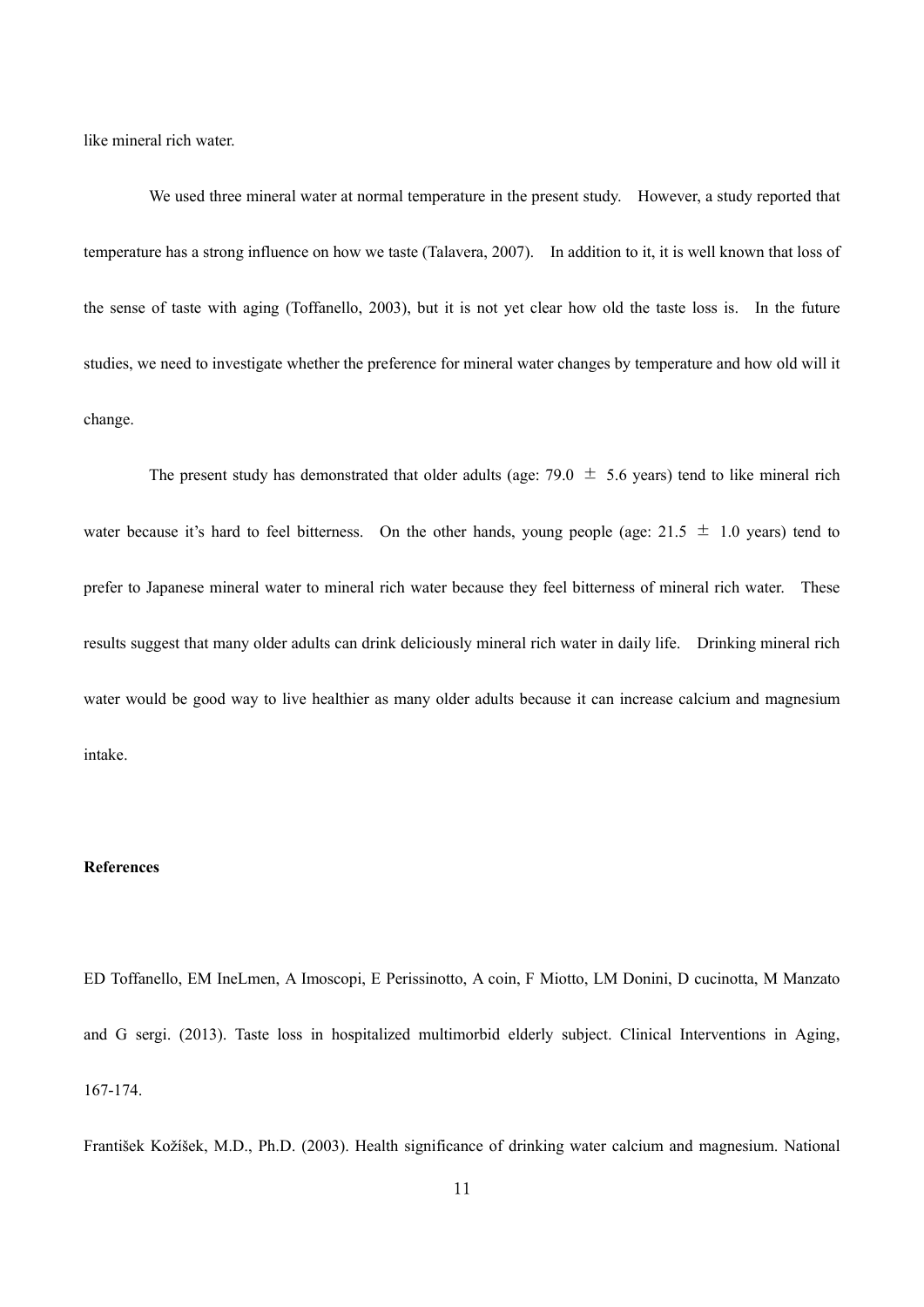Institute of Public Health.

Galan P, Arnaud MJ, Czernichow S, Delabroise AM, Preziosi P, Bertrais S, et al., (2002). Contribution of mineral water to dietary calcium and magnesium intake in a French adult population. J am Diet Assoc, Nov;102 ,1658-1662.

H.T Lawless, F Rapacki J horne, A Hayes. (2003). The taste of calcium and magnesium salts and anionic modification. Food Quality and Preference, 14, 319-325.

K. Talavera, Y.Ninomiya, C. WinkelT. VoetsB. Nilius. (2007). Influence of temperature on taste perception. Cellular and Molecular life science, 64, 377.

Susan. Schiffman (2009). Effect of aging on the Human taste system. Annals of the New York academy of science, 725-729.

Yukiko Esumi, Ikuo Ohara. (1999). Similar preference for natural mineral water between female college student and rats. J.Home Econ.Jpn, vol50, No.12, 1217-1222.

Berlinar Wasserbetriebe. (2015).

<https://www.bwb.de/content/en/html/1592.php>

Bureau of Waterworks Tokyo Metropolitan Government. (2019).

<https://www.waterworks.metro.tokyo.jp/eng/>

Ministry of health, Labor and Welfare. (2018).

<https://www.mhlw.go.jp/content/000451759.pdf>

<https://www.mhlw.go.jp/file/05-Shingikai-11121000-Iyakushokuhinkyoku-Soumuka/0000178391.pd>